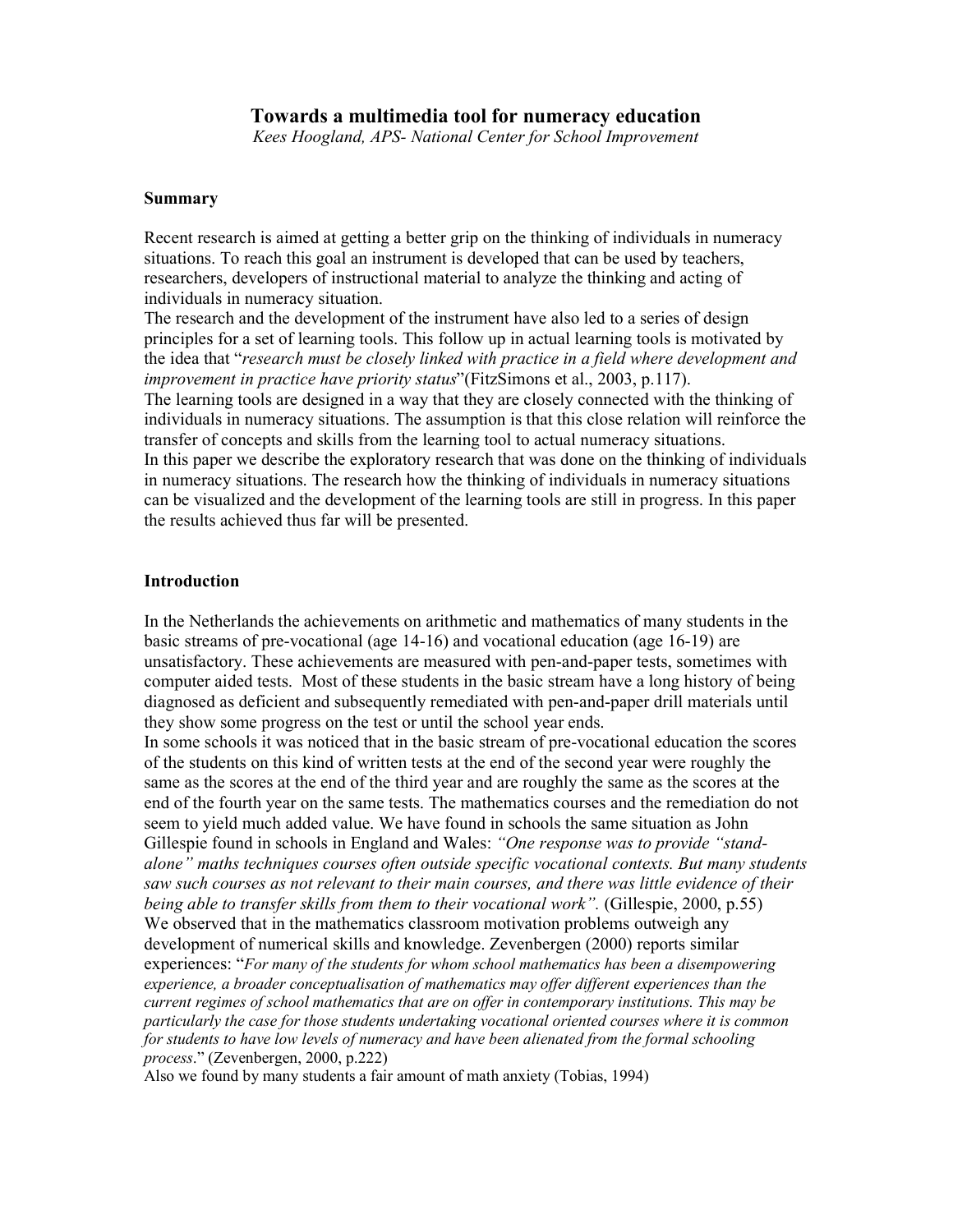To solve this problem there are two contesting views in the Netherlands. One view states that more time must be spent on training the students rigorously in basic literacy and arithmetic in combination with practical vocational education, is the most sensible way to proceed. The other view claims that a paradigm shift to project based authentic learning will bring an end to the problems of motivation and will create an environment for the successful achieving of numeracy knowledge and skills. However in this approach we hardly find any explicit definitions of numeracy nor good images how that would look like in classrooms. A fruitful discussion about the fundamentals of numeracy (or mathematics or arithmetic) within the education for these students is overshadowed by the fight of the ideologies behind these two points of view. The discussions between the supporters of the different views are quite fierce and emotional. These kinds of discussions are reported from other countries as well, for instances Australia (Zevenbergen, 2004) (FitzSimons, 2002) and the USA (Wilson, 2003), sometimes referred to as the "Math War".

Within the context of this paper we made the choice to first investigate more closely and in depth what individuals do and think when they are coping (or not coping) with numeracy situations. This has lead to the research question for the ongoing study: "How can the thinking of individuals in numeracy situations be visualized?" In the next sections this research question is elaborated upon.

### Definitions of numeracy

Before elaborating on the research question, we first go more into the definition of numeracy used in this study. The definition of numeracy we use in this study is the most wide spread definition in the Netherlands:

"Gecijferdheid is de combinatie van kennis, vaardigheden en persoonlijke kwaliteiten die een individu nodig heeft om adequaat en autonoom om te gaan met de kwantitatieve kant van de wereld om ons heen". (www.gecijferdheid.nl, 2007) (Wiki-NL, Gecijferdheid, 2007): This translates to:

"Numeracy is a combination of knowledge skills and personal qualities, which an individual needs to adequately and autonomously deal with the quantitative side of the world around  $us.$ "

The various elements of this definition can be clarified in the following sense:

\* combination of knowledge, skills and personal qualities

This shows that numeracy in our opinion not only encompasses knowledge and skills, but also personal qualities like: self-confidence, perseverance, curiosity, a lack of fear for the quantitative, assertiveness, et cetera. The combination of knowledge, skills and personal qualities in the Netherlands quite often is referred to as the definition of "competence". In that sense it is quite different from for instance a definition of competence as "the ability to do a particular activity to a prescribed standard " (Working Group on Vocational Qualifications ,1986). The emphasis on the combination of attributes is also in line with the definition of numeracy situations by Gall (2000), who states that numerate behaviour is also enabled by dispositional elements as prior beliefs, attitudes and habits.

# \* to deal with

This verb comes closest to the meaning of "omgaan met" in the Dutch definition. In our definition the focus is on identifying, interpreting, acting upon, communicating about situations. In this sense it is close to the operational definition used by the Adult Literacy and Life skills Survey (ALL). There the verb "to manage" is used (Gall et al., 1999), (Groenestijn, 2000).

\* adequately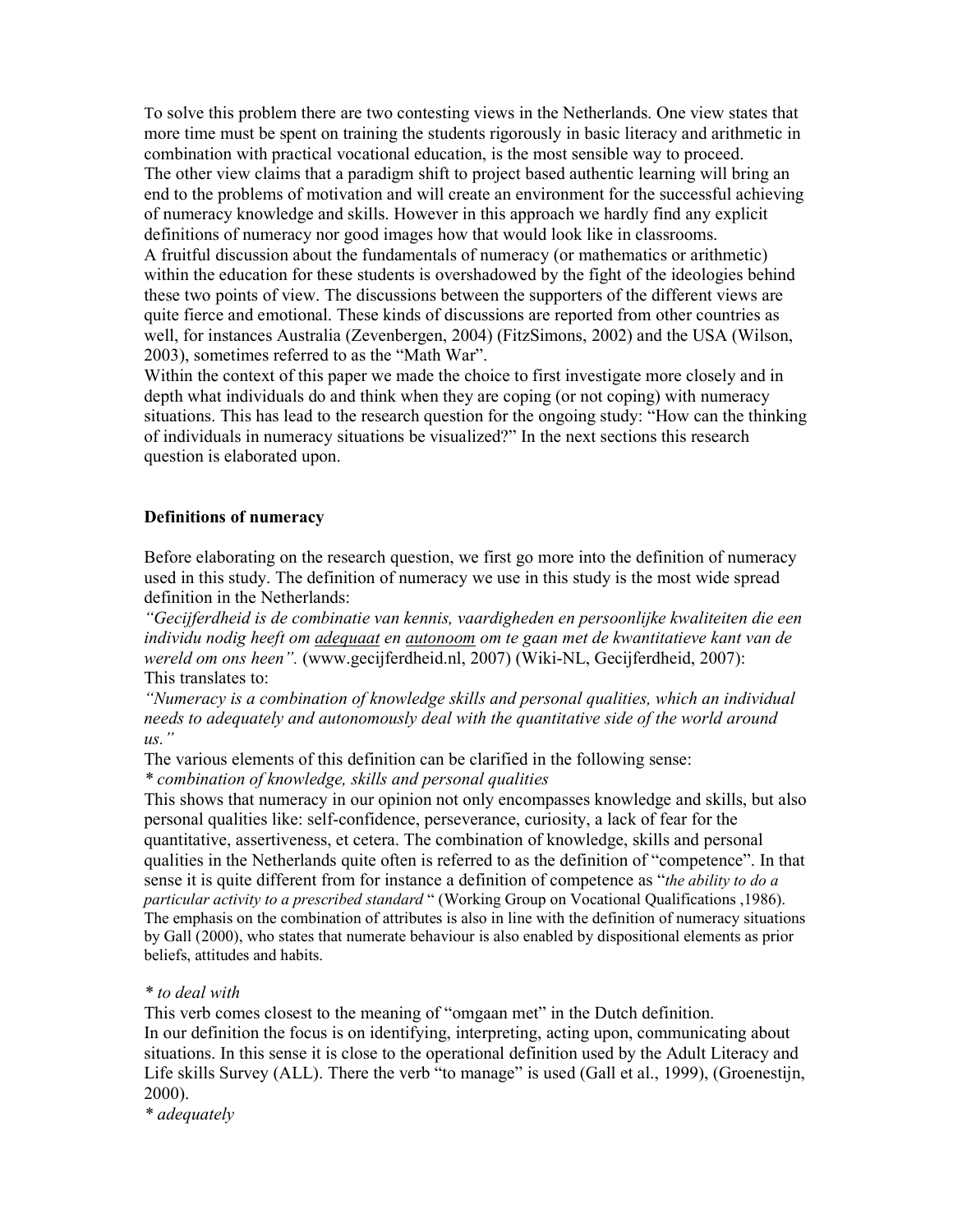This adjective is essential in the definition, because the knowledge, skills and personal qualities must be effective, in the sense that they contribute to perform better in numeracy situations.

\* autonomously

This adjective is also essential, because individuals must rely on strategies that are at his own disposal to deal with numeracy situations.

"Avoiding strategies" are among the most used strategies of many individuals to cope with quantitative situations. These strategies are excluded from the study.

\* quantitative side of the world around us.

The quantitative side of the world around us has many appearances. It shows up in artefacts and devices (meters, gauges, clocks, numbers, symbols), in constructions (measurements, angles, spatial attributes) and in texts (numbers, symbols, diagrams, maps, graphs, formulas).

When individuals have to deal with those appearances of the quantitative side of the world, we call that numeracy situations.

In some sense our definition of numeracy is close to the idea of Wedege (2001) of a "math containing everyday competence".

In the organising framework of Maquire and O'Donoghue (2002, 2003)) this definition fits in the integrative phase of the development of the conceptualisation of numeracy.

| PHASE <sub>1</sub>                  | PHASE <sub>2</sub>                           | $P$ HASF $3$                                                                      |  |
|-------------------------------------|----------------------------------------------|-----------------------------------------------------------------------------------|--|
| Increasing levels of sophistication |                                              |                                                                                   |  |
|                                     |                                              |                                                                                   |  |
| <b>FORMATIVE</b>                    | MATHEMATICAL                                 | <b>INTEGRATIVE</b>                                                                |  |
| (basic arithmetic skills)           | (mathematics in context of<br>everyday life) | (mathematics integrated with<br>the cultural, social, personal,<br>and emotional) |  |

### Adult Numeracy Concept Continuum of Development

A continuum of development of the concept of numeracy showing increased level of sophistication from left to right (from Maguire & O'Donoghue, 2002)

In the categories used by Jablonka (2003) our definition fits the category "Mathematical literacy for evaluating mathematics", which aims at interpreting information presented in a numerate way (Hoogland & Jablonka, 2003).

The elaboration above was meant to clearly lay out the definition of numeracy used in this study and subsequently what we mean by numeracy situations, as they are a central issue in the principal research question of this study.

#### Research question

This study focuses on the following research question: "How can the thinking of individuals in numeracy situations be visualized?"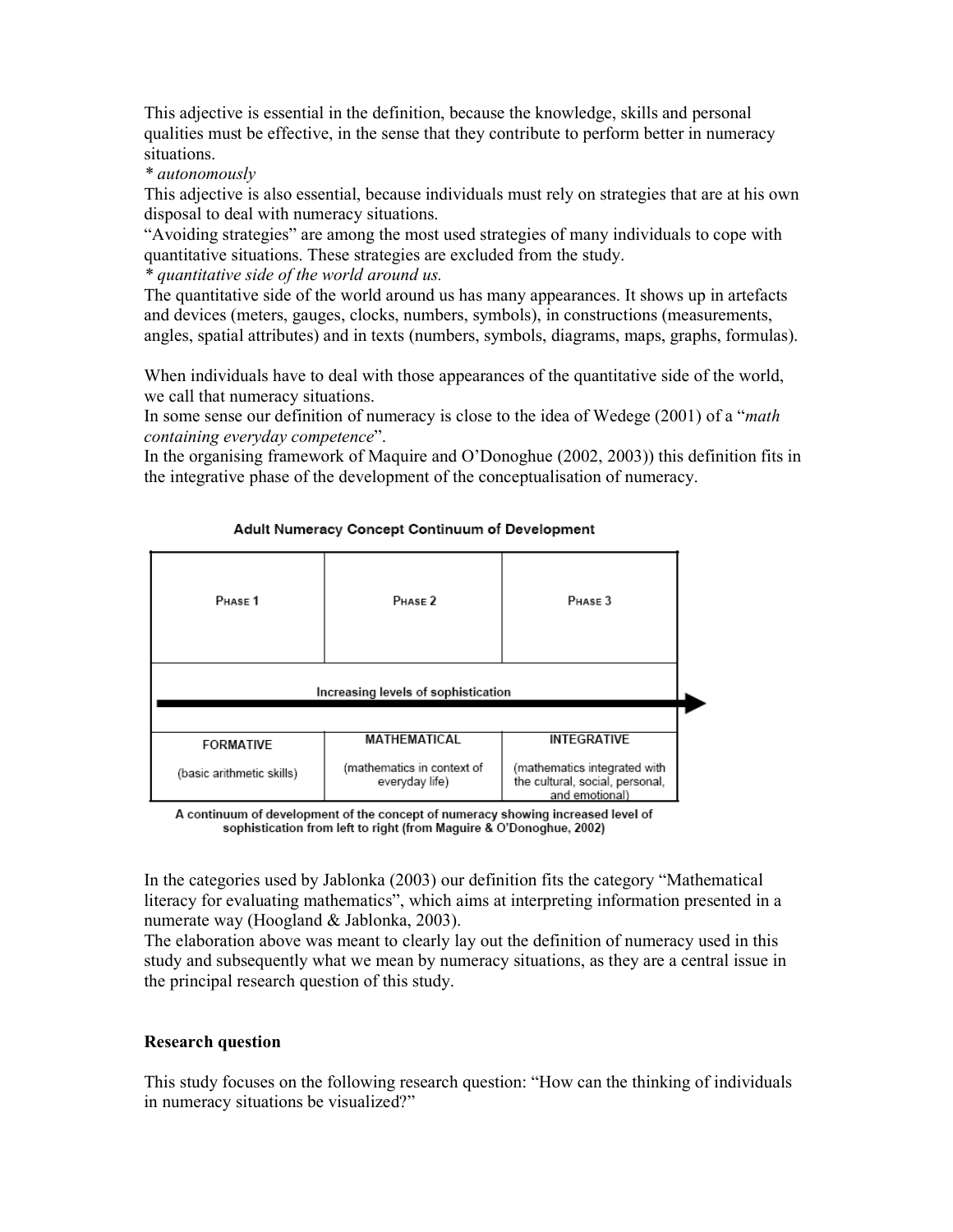How thinking can be visualized will be addressed in the section on methodology. The idea of numeracy situations directly stems from the definition of numeracy worked out in the previous section. We especially want to study individuals in situations where they are confronted with the quantitative side of the world around us, as it shows up in artefacts and devices, in constructions and in texts.

We investigated students in the basic streams of pre-vocational and vocational courses. We did not study the students in the mathematics lessons. We studied them at work in authentic situations where they had to perform authentic vocational tasks. Only these settings we considered to fall within the definition of numeracy situations (Hoogland, 2005). With the knowledge gained from this investigation we started to develop a set of design principles for constructing learning tools.

# Methodology

The broad research idea of the current study is to validate an instrument for looking at individuals at work in numeracy situations and acquire valid conclusions about their thinking and acting. In this paper we limit ourselves to the results and conclusions that were relevant for developing some design principles for constructing learning tools.

The research was conducted as follows. We focused on students in the age group of 14-16 in the basic stream of (pre-)vocational education. The students were working on meaningful tasks in an authentic learning situation. For example: they were constructing a bicycle trailer for a surfboard, they were constructing garden lights for a company, they were constructing spotlights for the school, they were making garbage bins for the school shop, they were producing tomato soup for the school lunch, they were making a rectangular flower bed, et cetera.

After finishing or almost finishing their products, they were asked to come and tell something about the way they manufactured the product. The product was always at hand. This interview was videotaped and analyzed.

In analyzing the tapes we noticed a remarkable difference between "*interviewing* a student about the product and their way of working" and "letting them tell about their product and way of working".

In the first case these students tend to give very short answers, preferably yes or no. And in many instances noticeable from the hesitations they try to give "the right answers": i.e. answers given in a questioning way, accompanied by a questioning look.

In the second way the students seem to get a bit into a flow and talk most of the time with enthusiasm about their product and their way of working. The role of the interviewer was just giving some non-interventional incentives to talk on.

We learned in our research that this second way more clearly reveals how the students are thinking numerately and provided the best opportunity to get answers to our research question. So first those video clips were selected where the students were speaking freely and proudly about their way of working. To analyze these video clips an instrument was used to focus the observer on different aspects of the videotaped sessions.

The first version of the instrument consists of several observation categories. These categories deal with the mathematical concepts or ideas used by the students, as expressed in

- 1. the mathematical language used
- 2. the technical language used
- 3. the everyday language used
- 4. the gestures made during their talk.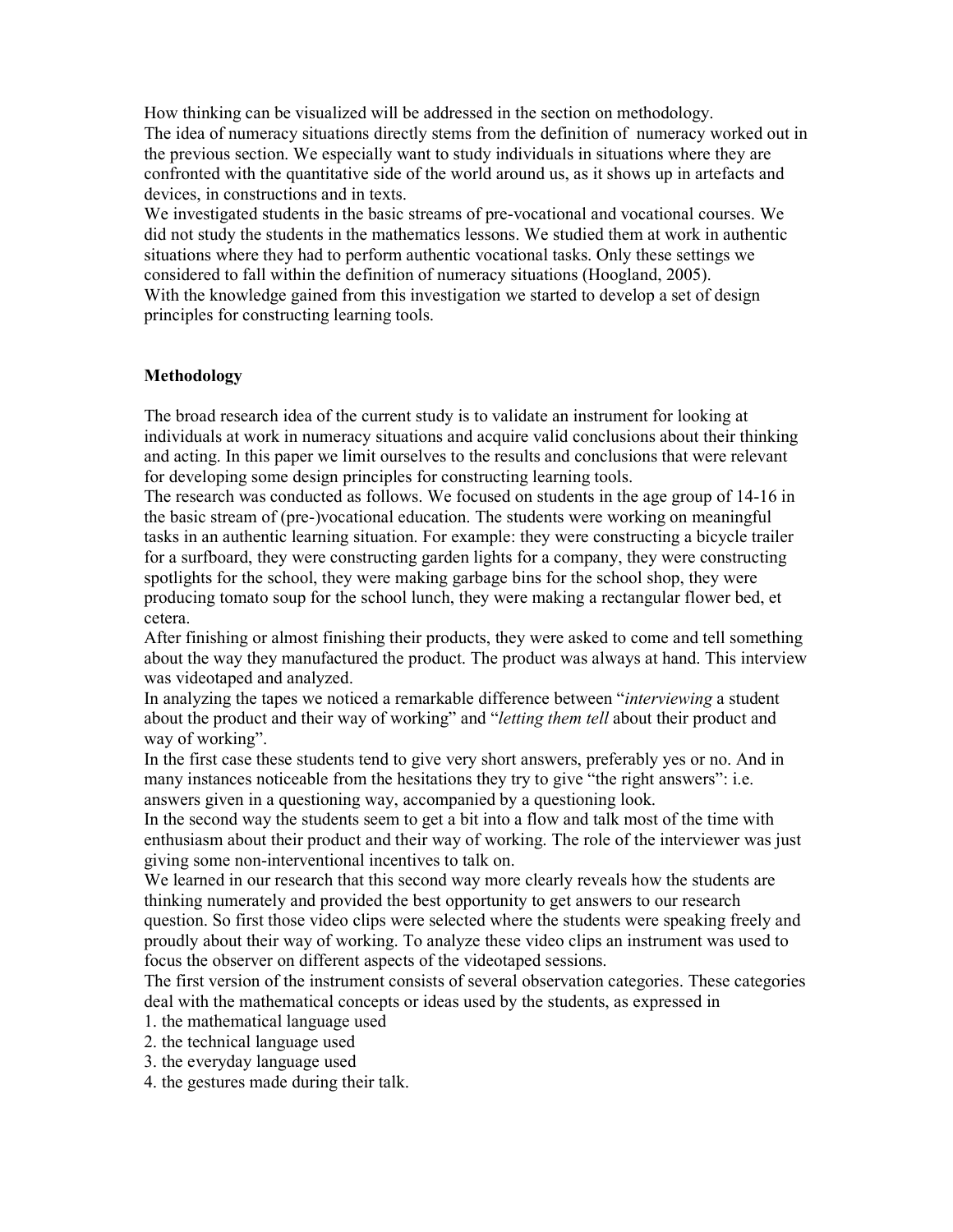The methodology is a variation on Stimulated Recall. Stimulated recall is used by different researchers in the field of mathematics education (Zevenbergen, 2000, 2004), (Lyle, 2003) and was used extensively in learning second language research (Gass, 2000). This kind of retrospective reporting is used to explore learners' thought processes (or strategies) at the time of an activity or task.

# **Results**

We limit ourselves to the results that were relevant to come to the design principles for the learning tools. We found as main results:

1. When the artefact or device is at hand the students show significantly more usage of mathematical concepts in language than when the artefact is not at hand.

2. When the artefact or device is at hand the students show significantly more usage of mathematical concepts in gestures than when the artefact or device is not at hand.

3. The students use everyday language to describe mathematical concepts. They use quite of a lot of non-distinct descriptions: "what-d'you-call-it", "something-like-this". This non-distinct descriptions prevail heavily over the use of mathematical language that could be relevant in the situation.

4. Relevant technical language is used quite regularly, much more regular than the use of relevant mathematical language.

## Some examples:

A student has constructed a window casing and is telling about it. Somewhere in the casing an angle of 45 degrees was necessary. He uses technical construction words as "overlengte" (overlength), "schrijfhaak" (setsquare) , "afschrijven" (line out) without hesitation. When it comes to creating the angle of 45 degrees the language becomes much less defined and the number of supporting gestures rises.

Interviewer: How about those 45 degrees?

Student: It is something like this (gestures), it then goes like that (gestures), then there is an angle with your setsquare, you can shift it a bit and then it is exactly 45 degrees.

Nevertheless it is from the video clip clear that the student knows what he is doing and knows how to construct the right angle.

A student has constructed a plan for a L-shaped flowerbed with outside measures of 150 x 150 cm and a width of 60 cm. He shows an ingenious way of constructing the plan, which is also very effective as a working plan for the real constructing.

Interviewer: How long are now those inside measures?

Obviously the inside measures are 90 x 90 cm. The student also used this in his construction. Student: I do not know, I am not much a numbers man.

A student has constructed with his team a pyramid shaped garden lamp. The top of the lamp consists of a triangle that bends into two sides of the pyramid and a triangle that makes the lampshade complete. The student shows with bending a triangular piece of paper that the last triangle always fits. This showing reveals his mathematical thinking. The language supporting the demonstration is very nondescript.

Student: It always fits, a small one, a pointed one, it just fits, also a (mumbling), it just fits, the other just bends.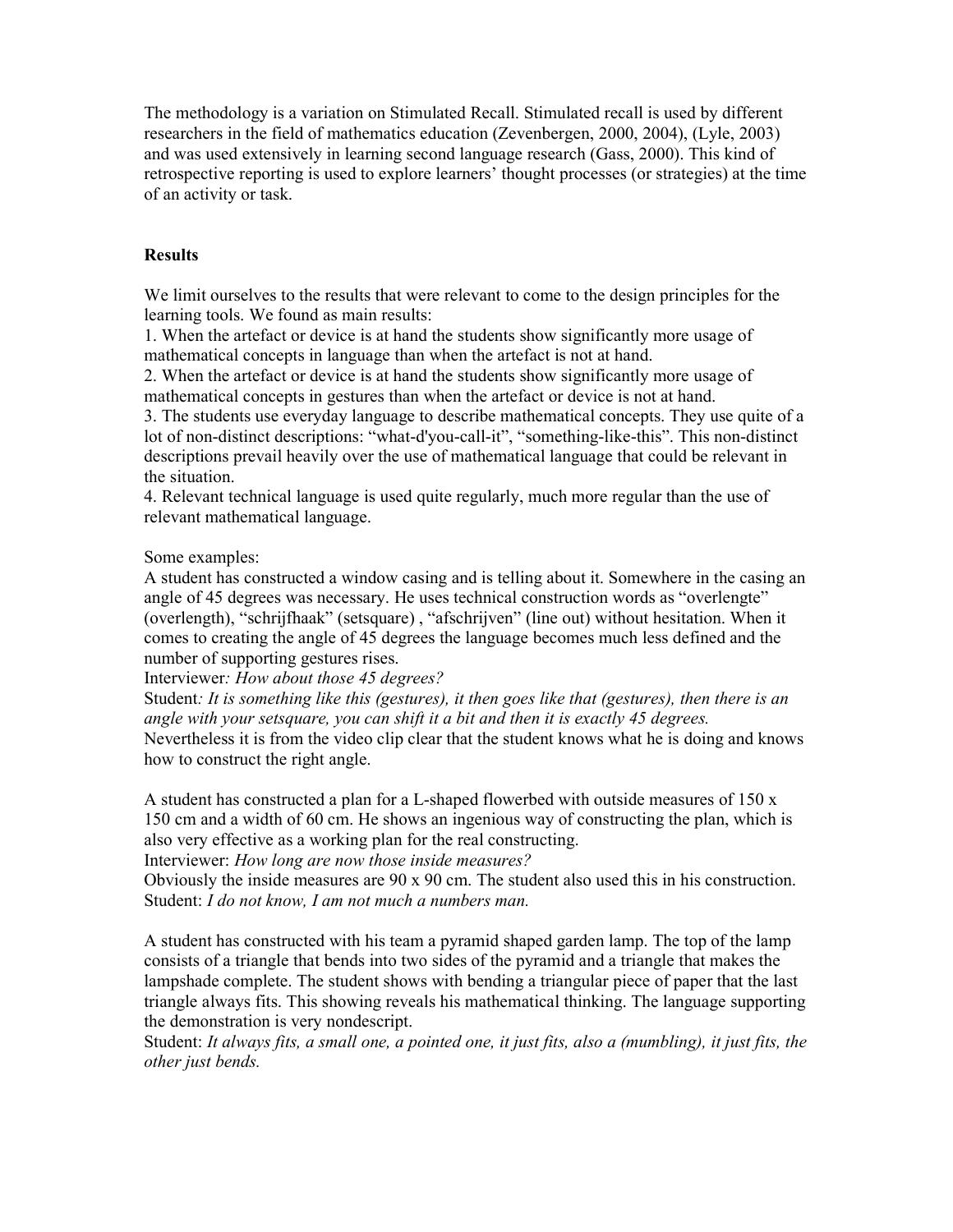## **Conclusions**

From the results we draw the following conclusions.

- Students show a much sophisticated mathematical competence when they have an artefact or device at hand than when the product is not available.

- Students use gestures to support their mathematical reasoning.

These two conclusions are very important in combination. Without the artefact or device there is hardly any possibility to gesture, and for these students that means that their ways of showing the numeracy thinking are very limited. These conclusions offer also a possible explanation why these students score so poorly on written tests. Showing their numeracy thinking only in writing is for these students a very limiting setting.

- Students use a very limited mathematical vocabulary.

- Students use regularly technical language.

These two conclusions indicate that the relevant technical language is meaningful for the students; it is internalized. There seems to be hardly any mathematical language internalized by these students. Language does not seem to be the key tool to show their numeracy thinking.

#### Towards a multimedia tool for numeracy

Based on the research described we are in the process of developing web based multimedia learning tools which deal with the basics in arithmetic and some mathematical concepts like area and volume, percentage and ratio's, interpreting and deciding, division and dividing. The design principles for the learning tools were derived from this research. The design principles are:

- Every problem posed must be directly related to a real situation, presented in a picture or video clip. No situations or contexts are presented that only are presented in text.

- Necessary information on the situation is presented in written and spoken text (voice-over)

- Every question posed on the situation must be imaginable for the student as a real and relevant question.

- Answering the posed question demands some numerate action.

- The built up is in the complexity of the situations and not in the complexity of the mathematical concepts.

On the basis of these design principles in the spring of 2007 the tools were developed. First tryouts were conducted with three groups of students. The results are under investigation.

#### References

American Institutes for Research (2006). A Review of the Literature in Adult Numeracy: Research and Conceptual Issues. USA, Washington DC: IAR

FitzSimons, G.E. (2002). What Counts as Mathematics? Technologies of Power in Adult and Vocational Education. Dordrecht: Kluwer Academic Publishers.

Gall, I., M. van Groenestijn, M. Manly, M-J. Schmitt, D. Tout (1999). Numeracy framework for the international Adult Literacy and Lifeskills Survey (ALL)

http://nces.ed.gov/surveys/all